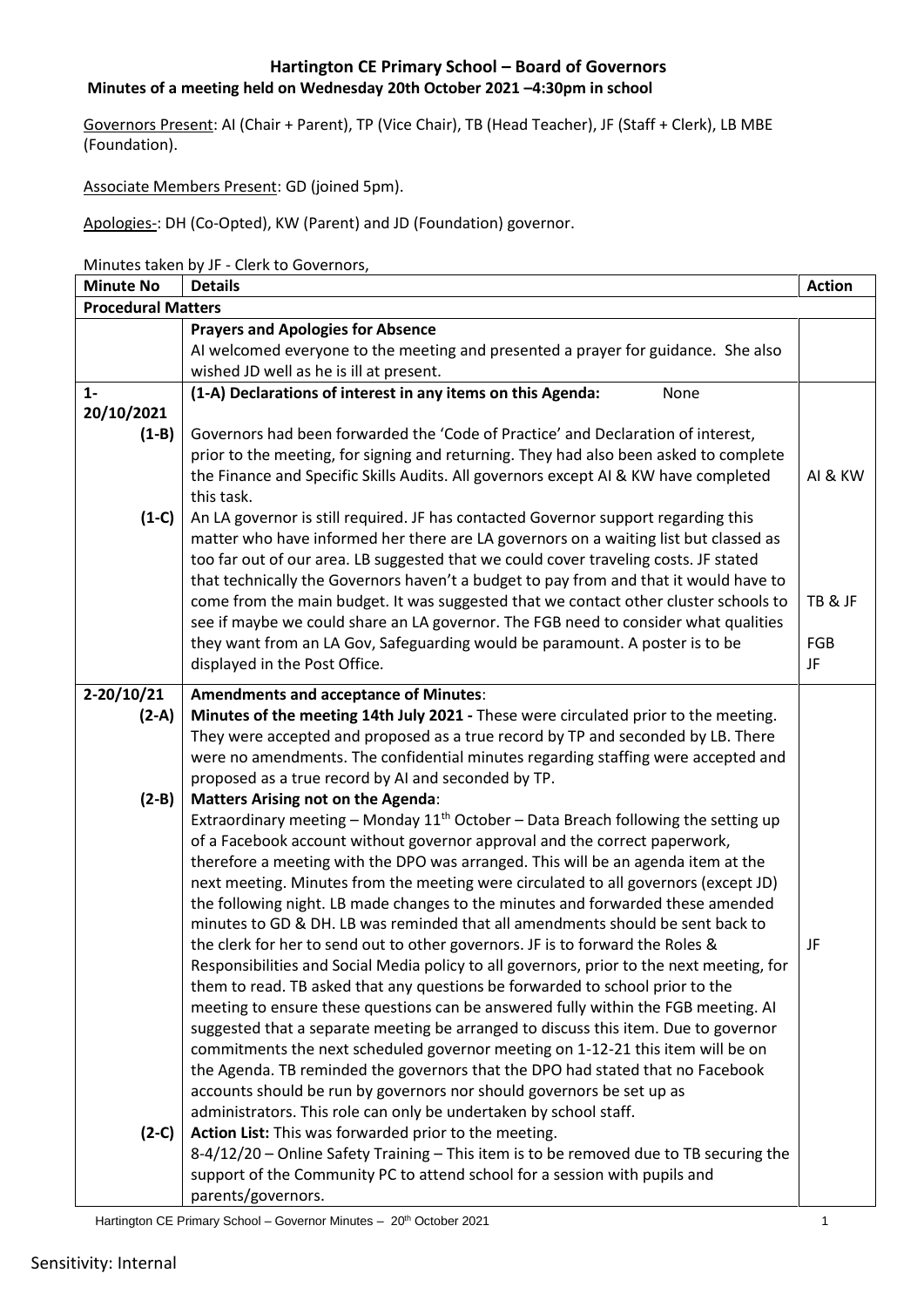| 9-4/12/20 - Disaster Recovery Plan - completed - to be sent to governors for                                                                                                |         |
|-----------------------------------------------------------------------------------------------------------------------------------------------------------------------------|---------|
| approval.                                                                                                                                                                   |         |
| 2c-27/1/21 - Meeting re Action Plan for EYFS area - The Quiet Garden is almost                                                                                              |         |
| complete following the caretakers (Dave Gibbs) hard work. The mural is still being                                                                                          |         |
| worked on, but the canvases will be completed by the end of the term. The EYFS area                                                                                         |         |
| would require setting up for a photograph as equipment is brought in and out as                                                                                             |         |
| required. LB is to organise a photographic session with Liam or Stuart on a lovely                                                                                          | LB      |
| sunny day!                                                                                                                                                                  |         |
| 4B-27/5/21 - School Mini Bus - LB has been contacting local mini bus companies for                                                                                          |         |
| possible quotes. The logistics of this transport still needs to be looked at and the                                                                                        |         |
| probable cost to parents as this can't be a free amenity. LB stated that funding from                                                                                       |         |
| Hartington Charities may not be a possibility now due to it being legally updated,                                                                                          |         |
| which may take years. TP asked if the mini bus would be required for September                                                                                              |         |
| 2022. Al stated that potential parents would want to know by January 2022 if                                                                                                |         |
| transport was available.                                                                                                                                                    |         |
| 4C-27/5/21 - SSPF funding - The first payment is expected in November and will be                                                                                           |         |
| for 14 pupils as EYFS are not eligible. JF will then calculate what funding is available.                                                                                   |         |
| This process is not straight forward as some of the funding pays for staff to deliver PE                                                                                    |         |
| and support SEND pupils, due to the school no longer using outside agencies to                                                                                              |         |
| deliver the PE curriculum.                                                                                                                                                  |         |
| 2B-14/7/21 - Health & Safety Walk - LB completed an H & S walk with a selection of                                                                                          |         |
| pupils and drew up an action plan. The H & S audit still requires completion, but is a                                                                                      |         |
| huge document. LB offered to cross reference with an old document before JF & TB                                                                                            |         |
| finalise. Gary Booth 'Health & Safety Consultant', has helped in the past with this                                                                                         |         |
| document and the signing off of risk assessments. Unfortunately, he has moved to the                                                                                        |         |
| private sector. TB is to contact him to see if he can offer any advice regarding support                                                                                    | TB      |
| and completion of these documents.                                                                                                                                          |         |
| 2C-14/7/21 - LB & KW to speak to families re transport - this is progressing.                                                                                               |         |
| 3-14/7/21 - Letter of thanks - This item had not been completed so it was agreed to                                                                                         |         |
| send a letter of thanks at the end of the Christmas term with a monetary gift to MT,                                                                                        |         |
| AS & JF. LB said that governors could be asked to make a donation. AI is to write a                                                                                         |         |
| letter to all governors.                                                                                                                                                    |         |
| 4A-14/7/21 - Virement re Caretaker and Ground maintenance contracts with Vertas.                                                                                            |         |
| This was completed. Vertas has since changed their invoicing from monthly to six                                                                                            |         |
| monthly on the Caretaking contract (Oct to Mar / Apr to Sept).                                                                                                              |         |
| 5B-14/7/21 - KW report on 'Speak Out, Stay Safe' programme. KW submitted a report                                                                                           |         |
| which TB read to the governors present. This will be placed on file.                                                                                                        |         |
| 5C-14/7/21 - Online Microsoft questionnaire - AI drafted out a questionnaire but due                                                                                        |         |
| to the abrupt end to the summer term (covid case) it wasn't sent out. The questions<br>were based on the 'Parent View' questionnaire which is something Ofsted will look at |         |
| when visiting, to see what parents feel about the school. At present no one has been                                                                                        |         |
| on despite emails, letters reminding parents. A poster is to be put up on the school                                                                                        | JF      |
| door. It was suggested that if parents come into school for parents evening we could                                                                                        |         |
| get them to complete it. JF or a possible governor could assist with the logging on as it                                                                                   |         |
| is thought this is why parents avoid it. AI suggested we shelve the online                                                                                                  |         |
| questionnaire and concentrate on getting parents to complete 'Parent View'.                                                                                                 |         |
| 5C-14/7/21 - Canvas parents after school - KW & AI are to speak to parents after                                                                                            | KW & AI |
| school to encourage them to complete the 'Parent View'.                                                                                                                     |         |
| 5C-14/7/21 - Text / email link to parents - this was completed.                                                                                                             |         |
| 12-14/7/21 - Facebook account for school - Agenda Item 1-12-21.                                                                                                             |         |
| 12-14/7/21 - Chair statement & profile for Governor page - AI has been asked to                                                                                             | Al      |
| complete this ASAP as it won't look good if Ofsted and prospective parents access the                                                                                       |         |
| web site and it is blank.                                                                                                                                                   |         |
| 12-14/7/21 - Governor meeting dates - These were given out verbally and will be                                                                                             |         |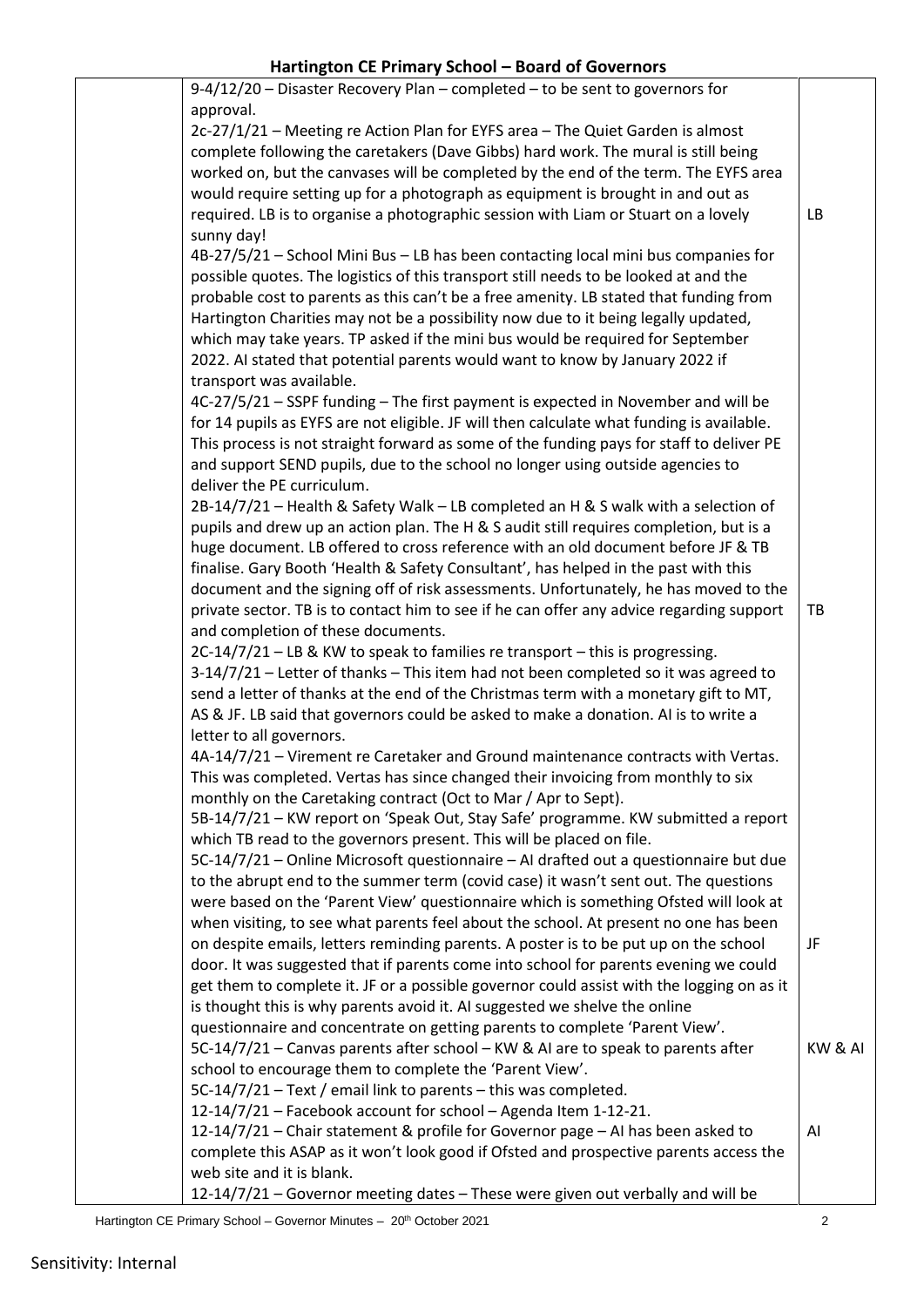|            | emailed. The start time of 4:30pm for meetings is a problem for one governor due to<br>work commitments, but TB reminded the FGB that often governors stated they would<br>have to leave by 6:30pm at the beginning of individual meetings. The main reason the<br>meetings had been brought forward was due to them going on beyond 8pm when<br>starting at 6pm. All governors are to email the clerk with their preferred start times. | <b>FGB</b> |
|------------|------------------------------------------------------------------------------------------------------------------------------------------------------------------------------------------------------------------------------------------------------------------------------------------------------------------------------------------------------------------------------------------------------------------------------------------|------------|
| $3-$       | Head Teachers report - Verbal                                                                                                                                                                                                                                                                                                                                                                                                            |            |
| 20/10/2021 | Wind break - A quote has been received from DCC for £998.68 Ex VAT. Charlie Marsh                                                                                                                                                                                                                                                                                                                                                        |            |
|            | (DCC) stated that it could be less if the holes dig out easily and they don't hit rock.                                                                                                                                                                                                                                                                                                                                                  |            |
|            |                                                                                                                                                                                                                                                                                                                                                                                                                                          |            |
|            | This work could be undertaken privately at a cheaper rate but we wouldn't be                                                                                                                                                                                                                                                                                                                                                             |            |
|            | covered insurance wise if anything went wrong. Due to contributions already received                                                                                                                                                                                                                                                                                                                                                     |            |
|            | from the late Eve Mannion and Hartington Community Group the FGB approved the                                                                                                                                                                                                                                                                                                                                                            | JF         |
|            | project. Letters of acknowledgement are to be sent to the donators of funds. JF to                                                                                                                                                                                                                                                                                                                                                       | JF         |
|            | email purchase order number to DCC.                                                                                                                                                                                                                                                                                                                                                                                                      |            |
|            | Flood gates - Following the flood in January it was proposed by Mark Rushworth that                                                                                                                                                                                                                                                                                                                                                      |            |
|            | flood barriers be considered for the small entrance gate and drive gates. A quote has                                                                                                                                                                                                                                                                                                                                                    |            |
|            | been received from DCC for £4,409.25. LB stated that the subject of the flood had                                                                                                                                                                                                                                                                                                                                                        |            |
|            | been discussed at the Parish Council meeting and that Highways were addressing the                                                                                                                                                                                                                                                                                                                                                       |            |
|            | cause and preventative measures the village could take regarding flooding. The school                                                                                                                                                                                                                                                                                                                                                    |            |
|            | was part of this discussion. The Parish Council felt that the Highways should support                                                                                                                                                                                                                                                                                                                                                    |            |
|            | any expense the school incurs regarding flood barriers. JF explained that she had                                                                                                                                                                                                                                                                                                                                                        |            |
|            | been contacted by Finance to say that there wasn't enough funds in Option 1 to cover                                                                                                                                                                                                                                                                                                                                                     |            |
|            | the £4,409.25 required and that the school would be required to transfer this amount                                                                                                                                                                                                                                                                                                                                                     |            |
|            | from the Devolved Formula Capital (DVC). This is a fund that is topped up by £4,214                                                                                                                                                                                                                                                                                                                                                      |            |
|            | each academic year and doesn't form part of the Individual School Budget (ISB). The                                                                                                                                                                                                                                                                                                                                                      |            |
|            | fund is ring fenced for specific projects and must be spent within a strict time scale. At                                                                                                                                                                                                                                                                                                                                               |            |
|            | present we have £11,270 available, of which £2,853 must be spent by August 2022.                                                                                                                                                                                                                                                                                                                                                         |            |
|            | Following discussion, the FGB agreed that this amount be transferred from the DVC to                                                                                                                                                                                                                                                                                                                                                     |            |
|            | Option 1 to cover the proposed cost of the flood barriers.                                                                                                                                                                                                                                                                                                                                                                               |            |
|            | Fire Alarm re-wiring - A few months ago following the fitting of the panic alarm button                                                                                                                                                                                                                                                                                                                                                  |            |
|            | it was accidently activated by one of the children. ASC were contacted to reset the                                                                                                                                                                                                                                                                                                                                                      | AI         |
|            | alarm and experienced problems. They stated that it was due to the old wiring of the                                                                                                                                                                                                                                                                                                                                                     |            |
|            | fire alarm system and that it may require upgrading. Nothing was heard for a long                                                                                                                                                                                                                                                                                                                                                        |            |
|            | period of time then the school was visited by a surveyor from DCC who stated that the                                                                                                                                                                                                                                                                                                                                                    |            |
|            | school was in the pipe line for re-wiring. Then during autumn term 1 another                                                                                                                                                                                                                                                                                                                                                             |            |
|            | gentleman from DCC, with plans of the site and ID, arrived on the Friday to check the                                                                                                                                                                                                                                                                                                                                                    |            |
|            | lofts etc prior to a meeting on the Monday regarding the fire alarm re-wiring. TB & JF                                                                                                                                                                                                                                                                                                                                                   |            |
|            | both stated that the school had not been contacted regarding the visit or proposed                                                                                                                                                                                                                                                                                                                                                       |            |
|            | meeting. TB & JF were then informed that this work had already been scheduled for                                                                                                                                                                                                                                                                                                                                                        |            |
|            | the October half term but following his investigation of the site he felt that the work                                                                                                                                                                                                                                                                                                                                                  |            |
|            | could possibly take 2/3 weeks. During the visit TB & JF were informed that, due to the                                                                                                                                                                                                                                                                                                                                                   |            |
|            | length of the hall and class 2, the work would require 2 man holes in each ceiling. TB                                                                                                                                                                                                                                                                                                                                                   |            |
|            | stated that the school was only just back to normal following the flood and damage                                                                                                                                                                                                                                                                                                                                                       |            |
|            | caused and that this work would cause total upheaval within the school. TB expressed                                                                                                                                                                                                                                                                                                                                                     |            |
|            | her concern regarding who would be responsible for all the cleaning, decorating and                                                                                                                                                                                                                                                                                                                                                      |            |
|            | repairs needed to ensure the school would be left in the same condition prior to the                                                                                                                                                                                                                                                                                                                                                     |            |
|            | work being undertaken. Following this visit nothing was heard from DCC although TB                                                                                                                                                                                                                                                                                                                                                       |            |
|            | and JF had been informed by these visitors that they would be contacted by email or                                                                                                                                                                                                                                                                                                                                                      |            |
|            | phone following the meeting on the Monday. So JF contacted Dave Chadwick and                                                                                                                                                                                                                                                                                                                                                             | JF         |
|            | Mark Rushworth to see if they knew of the men and the proposed work. TB & JF were                                                                                                                                                                                                                                                                                                                                                        |            |
|            | concerned that it was a possible scam!                                                                                                                                                                                                                                                                                                                                                                                                   |            |
|            | Dave Gibbs the caretaker is retiring at the end of the October half term. Vertas have                                                                                                                                                                                                                                                                                                                                                    |            |
|            | been contacted on numerous occasions regarding the replacement but they                                                                                                                                                                                                                                                                                                                                                                  |            |
|            | continually fail to reply. Due to the invoices altering to six monthly the school has                                                                                                                                                                                                                                                                                                                                                    |            |
|            | withheld the Oct to March payment for the time being until we get a satisfactory                                                                                                                                                                                                                                                                                                                                                         |            |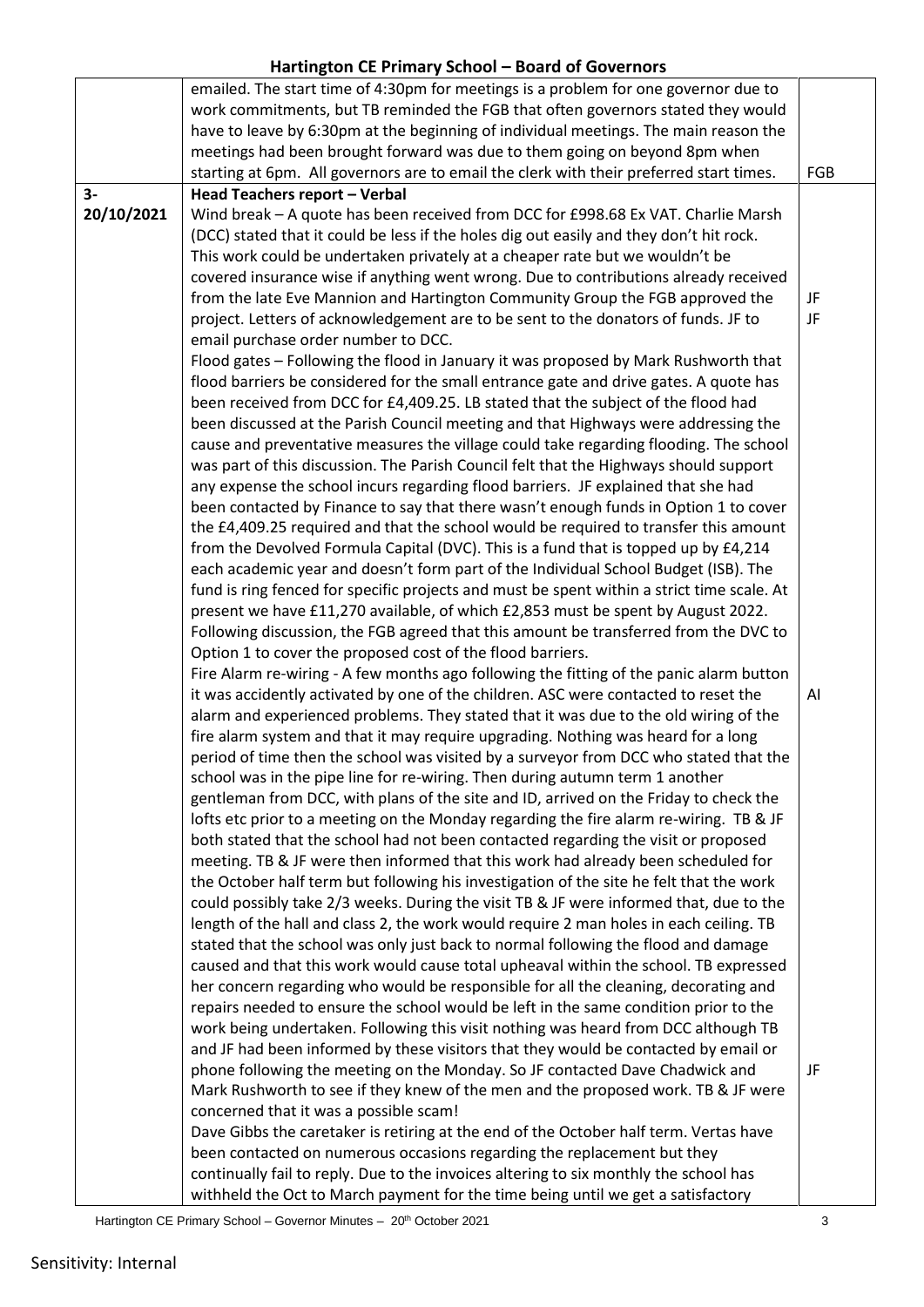|            | conclusion regarding a replacement caretaker or information regarding relief cover. It<br>has been previously discussed in the FGB meeting of the possibility of terminating the<br>contract with Vertas, but the school has to provide a minimum of 6 months' notice<br>before the renewal date. If we employed a private caretaker/ company we would<br>incur travel costs, have to provide cleaning equipment and may not get sickness cover<br>and a private company may not be willing to undertake caretaking responsibilities.<br>We would also require someone qualified to complete the Legionella testing,<br>undertake the cleaning of the grease trap, testing of the fire alarm and oversee oil<br>consumption. TP suggested that if we got another Covid outbreak the school could<br>close again for 2 months and we wouldn't require a cleaner. TB has been in contact<br>with Wendy Pugh from Vertas who has reported that staff are leaving the company<br>and they are struggling to replace them. TB stated that although she could sympathise<br>with her the school paid had a contract with Vertas for three hours a day (15 hrs a<br>week) and it was their duty to honour this.<br>Julia Graham (village member) has been visiting school to help with the collating of |       |
|------------|--------------------------------------------------------------------------------------------------------------------------------------------------------------------------------------------------------------------------------------------------------------------------------------------------------------------------------------------------------------------------------------------------------------------------------------------------------------------------------------------------------------------------------------------------------------------------------------------------------------------------------------------------------------------------------------------------------------------------------------------------------------------------------------------------------------------------------------------------------------------------------------------------------------------------------------------------------------------------------------------------------------------------------------------------------------------------------------------------------------------------------------------------------------------------------------------------------------------------------------------------------------------------------------------------|-------|
|            | the books for the library. Her DBS has been applied for.                                                                                                                                                                                                                                                                                                                                                                                                                                                                                                                                                                                                                                                                                                                                                                                                                                                                                                                                                                                                                                                                                                                                                                                                                                         |       |
| 4-         | Finance/Budget year 2021/22                                                                                                                                                                                                                                                                                                                                                                                                                                                                                                                                                                                                                                                                                                                                                                                                                                                                                                                                                                                                                                                                                                                                                                                                                                                                      |       |
| 20/10/2021 | The July 2020/21 budget report was sent out to the finance committee at the end of                                                                                                                                                                                                                                                                                                                                                                                                                                                                                                                                                                                                                                                                                                                                                                                                                                                                                                                                                                                                                                                                                                                                                                                                               |       |
|            | the summer term. The September 2021/22 budget report will be sent out to the<br>finance committee (AI, TP, TB) in readiness for the next meeting. Unfortunately, this                                                                                                                                                                                                                                                                                                                                                                                                                                                                                                                                                                                                                                                                                                                                                                                                                                                                                                                                                                                                                                                                                                                            | JF    |
|            | can't be until the 10 <sup>th</sup> November due to JF self-isolating the first week because of a                                                                                                                                                                                                                                                                                                                                                                                                                                                                                                                                                                                                                                                                                                                                                                                                                                                                                                                                                                                                                                                                                                                                                                                                |       |
|            | hospital procedure. Due to JD being ill at present it was agreed to ask DH, as she has                                                                                                                                                                                                                                                                                                                                                                                                                                                                                                                                                                                                                                                                                                                                                                                                                                                                                                                                                                                                                                                                                                                                                                                                           | JF    |
| $(4-A)$    | undertaken the Gov Finance training, to join the committee. JF is to email her.<br>TA's, TD and LR are budgeted for until Christmas 2021 when staffing will be reviewed                                                                                                                                                                                                                                                                                                                                                                                                                                                                                                                                                                                                                                                                                                                                                                                                                                                                                                                                                                                                                                                                                                                          |       |
|            | The enhanced EHCP from level 4 to 5 has still not been confirmed but we have been                                                                                                                                                                                                                                                                                                                                                                                                                                                                                                                                                                                                                                                                                                                                                                                                                                                                                                                                                                                                                                                                                                                                                                                                                |       |
|            | assured by SSSEN this won't be rejected. The GRIPS application will continue. We have                                                                                                                                                                                                                                                                                                                                                                                                                                                                                                                                                                                                                                                                                                                                                                                                                                                                                                                                                                                                                                                                                                                                                                                                            |       |
|            | been informed that there are going to be changes in the future to GRIPS applications<br>and if a 1st application is made during KS1 it will last until the pupil transfers to KS2,                                                                                                                                                                                                                                                                                                                                                                                                                                                                                                                                                                                                                                                                                                                                                                                                                                                                                                                                                                                                                                                                                                               |       |
|            | when schools will have to re-apply. This also applies to a KS2 pupil when transferring                                                                                                                                                                                                                                                                                                                                                                                                                                                                                                                                                                                                                                                                                                                                                                                                                                                                                                                                                                                                                                                                                                                                                                                                           |       |
|            | to KS3.                                                                                                                                                                                                                                                                                                                                                                                                                                                                                                                                                                                                                                                                                                                                                                                                                                                                                                                                                                                                                                                                                                                                                                                                                                                                                          |       |
| $5-$       | Safeguarding                                                                                                                                                                                                                                                                                                                                                                                                                                                                                                                                                                                                                                                                                                                                                                                                                                                                                                                                                                                                                                                                                                                                                                                                                                                                                     |       |
| 20/10/2021 | <b>S175 Safeguarding Audit</b>                                                                                                                                                                                                                                                                                                                                                                                                                                                                                                                                                                                                                                                                                                                                                                                                                                                                                                                                                                                                                                                                                                                                                                                                                                                                   |       |
| $(5-A)$    | The safe guarding tool (S175) has been completed, forwarded to governors and<br>submitted to the LA.                                                                                                                                                                                                                                                                                                                                                                                                                                                                                                                                                                                                                                                                                                                                                                                                                                                                                                                                                                                                                                                                                                                                                                                             |       |
| $(5-B)$    | <b>Online Safety</b>                                                                                                                                                                                                                                                                                                                                                                                                                                                                                                                                                                                                                                                                                                                                                                                                                                                                                                                                                                                                                                                                                                                                                                                                                                                                             |       |
|            | We now have a link with the new Community PC Sarah Dufton who has agreed to                                                                                                                                                                                                                                                                                                                                                                                                                                                                                                                                                                                                                                                                                                                                                                                                                                                                                                                                                                                                                                                                                                                                                                                                                      |       |
|            | attend school and deliver 'Online Safety training' to the pupils on 22 <sup>nd</sup> November. This                                                                                                                                                                                                                                                                                                                                                                                                                                                                                                                                                                                                                                                                                                                                                                                                                                                                                                                                                                                                                                                                                                                                                                                              |       |
|            | will be followed by a training for Governors and parents over maybe two sessions,                                                                                                                                                                                                                                                                                                                                                                                                                                                                                                                                                                                                                                                                                                                                                                                                                                                                                                                                                                                                                                                                                                                                                                                                                |       |
|            | one to suit people who work and one for parents who prefer to attend in the day.                                                                                                                                                                                                                                                                                                                                                                                                                                                                                                                                                                                                                                                                                                                                                                                                                                                                                                                                                                                                                                                                                                                                                                                                                 |       |
|            | Date to be confirmed. The training will support parents regarding Staying Safe on Line                                                                                                                                                                                                                                                                                                                                                                                                                                                                                                                                                                                                                                                                                                                                                                                                                                                                                                                                                                                                                                                                                                                                                                                                           |       |
|            | and the questions children may ask. AI has already undertaken this training and she<br>stated that it was an 'eye opener'. Parents are to be emailed, regarding the training,                                                                                                                                                                                                                                                                                                                                                                                                                                                                                                                                                                                                                                                                                                                                                                                                                                                                                                                                                                                                                                                                                                                    | TB/JF |
|            | for their preferred time. This event will only take place if there is enough interest from                                                                                                                                                                                                                                                                                                                                                                                                                                                                                                                                                                                                                                                                                                                                                                                                                                                                                                                                                                                                                                                                                                                                                                                                       |       |
|            | parents and governors.                                                                                                                                                                                                                                                                                                                                                                                                                                                                                                                                                                                                                                                                                                                                                                                                                                                                                                                                                                                                                                                                                                                                                                                                                                                                           |       |
| 6-         | Curriculum:                                                                                                                                                                                                                                                                                                                                                                                                                                                                                                                                                                                                                                                                                                                                                                                                                                                                                                                                                                                                                                                                                                                                                                                                                                                                                      |       |
| 20/10/2021 |                                                                                                                                                                                                                                                                                                                                                                                                                                                                                                                                                                                                                                                                                                                                                                                                                                                                                                                                                                                                                                                                                                                                                                                                                                                                                                  |       |
| $(6-A)$    | Assessment The school has signed up to a pilot project National Foundation for                                                                                                                                                                                                                                                                                                                                                                                                                                                                                                                                                                                                                                                                                                                                                                                                                                                                                                                                                                                                                                                                                                                                                                                                                   |       |
|            | Educational Research (NFER). This is to be undertaken in the autumn, spring and                                                                                                                                                                                                                                                                                                                                                                                                                                                                                                                                                                                                                                                                                                                                                                                                                                                                                                                                                                                                                                                                                                                                                                                                                  |       |
|            | summer terms with the year 3 pupils. We have agreed to undertake the maths and                                                                                                                                                                                                                                                                                                                                                                                                                                                                                                                                                                                                                                                                                                                                                                                                                                                                                                                                                                                                                                                                                                                                                                                                                   |       |
|            | reading assessments. The autumn trial will take place between 15th November and                                                                                                                                                                                                                                                                                                                                                                                                                                                                                                                                                                                                                                                                                                                                                                                                                                                                                                                                                                                                                                                                                                                                                                                                                  |       |
|            | 3rd December 2021 and we will be able to choose our preferred test date(s). The year<br>3 pupils are our bench mark group within the school. This is an online assessment but                                                                                                                                                                                                                                                                                                                                                                                                                                                                                                                                                                                                                                                                                                                                                                                                                                                                                                                                                                                                                                                                                                                    |       |
|            | no personal data will be uploaded, but results will be compared nationally and                                                                                                                                                                                                                                                                                                                                                                                                                                                                                                                                                                                                                                                                                                                                                                                                                                                                                                                                                                                                                                                                                                                                                                                                                   |       |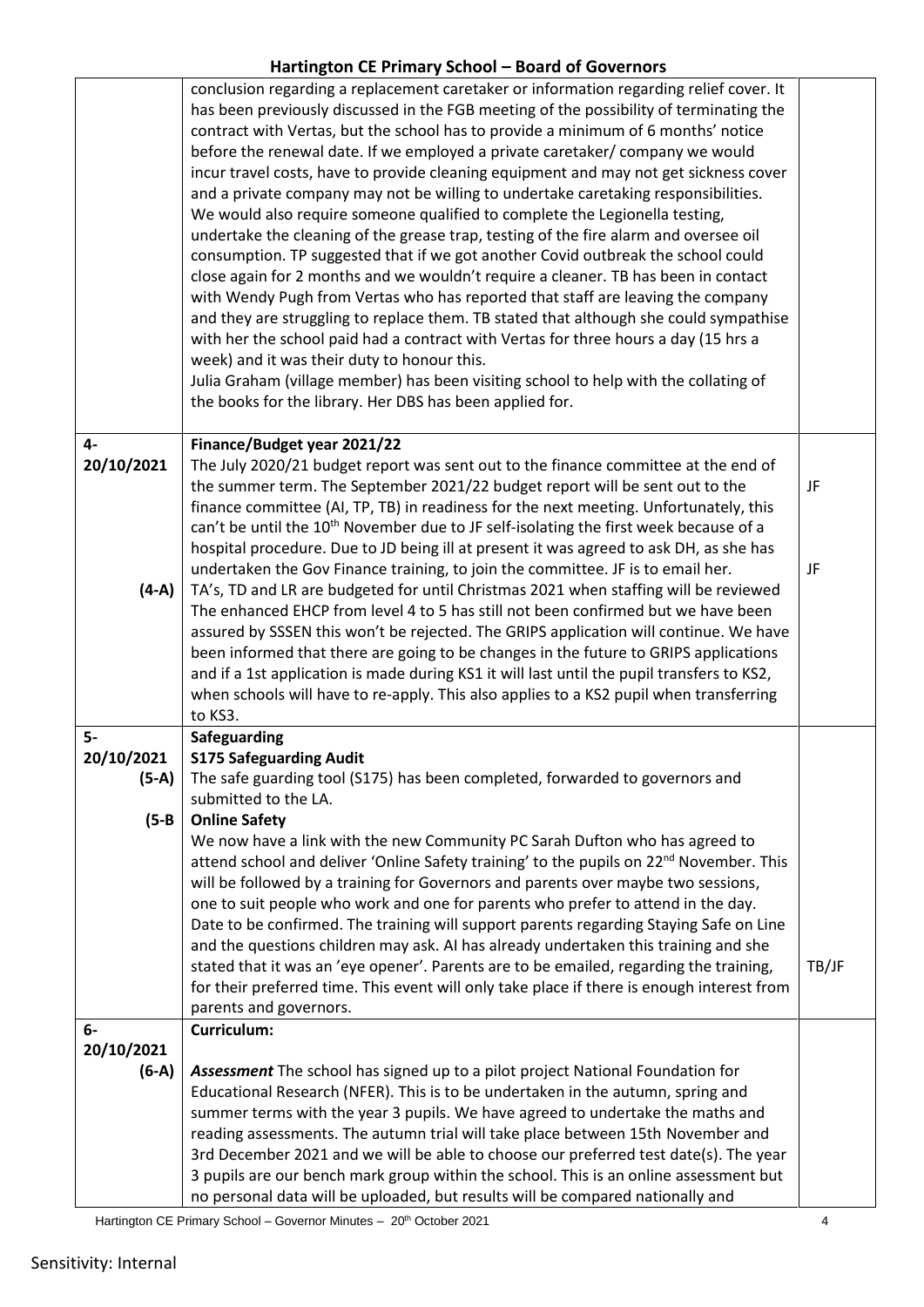|            | cascaded back into the school                                                            |     |
|------------|------------------------------------------------------------------------------------------|-----|
| $(6-B)$    | Computing - An IT specialist has joined the team to teach IT as part of a rolling        |     |
|            | programme with PE on Tuesday afternoons. JF supports these sessions and monitors         |     |
|            | pupil performance. Pupils are thoroughly enjoying these lessons as reported by           |     |
|            | parents. Funding for the IT specialist will be taken from the SSPF funding as there are  |     |
|            | natural links between this subject and PE eg: problem solving, communication,            |     |
|            |                                                                                          |     |
|            | personal best, team work etc. TB & MT are delivering PE throughout the school. TB is     |     |
|            | also looking at forging links with Elton regarding competition. Pupils have joined other |     |
|            | cluster schools for PE events lead by Primary Stars PE at Parwich throughout the         |     |
|            | autumn term.                                                                             |     |
| $(6-C)$    | <b>EYFS - Base line assessment</b>                                                       |     |
|            | MT undertook training prior to administering the Baseline assessments. The EYFS          |     |
|            | pupils have transitioned well into school and settled quickly.                           |     |
|            | Last year's Y1 pupils will undertake the Phonic Screening test. If they don't achieve    |     |
|            | the required level, they will retake the test again in June with the current year 1's.   |     |
|            | Year 2 and year 6 SATS will be undertaken this academic year. Updated guidance will      |     |
|            | be available but has not been released yet.                                              |     |
|            | Two year 2 pupils will be dis-applied and parents informed. Current year 4 pupils will   | TB  |
|            | undertake the Multiplication test in the summer term. All DfE test are undertaken at     |     |
|            | the same time within schools throughout the country.                                     |     |
| $7-$       | <b>PE-Orienteering</b>                                                                   |     |
| 20/10/2021 | The school now has a fixed orienteering route, scheme of work and clickers for use       |     |
|            | within a mobile course. Also 20 posts have been placed around the YH site to create a    |     |
|            | more challenging course. TB is proposing that the YHA pay a nominal fee for the use      |     |
|            | of the site and the printed maps etc rather than pay towards the installation. It is     |     |
|            | thought that over a period of time this will generate more revenue for the school. LB    |     |
|            | stated that the school and YH would require a business plan and she is in the process    | LB. |
|            | of putting one together in conjunction with the YH manager.                              |     |
|            | <b>SSPF-Impact Document</b>                                                              |     |
|            | LB & JF complete the SSPF impact document at the end of the academic year. A copy        |     |
|            | was forwarded to governors and uploaded to the school's web site.                        |     |
| 8-         | <b>SEND</b>                                                                              |     |
| 20/10/2021 |                                                                                          |     |
| $(8-A)$    | Early Help Offer - Nurture                                                               |     |
|            | The Nurture programme has been booked for a further six weeks. This will involve the     |     |
|            | EYFS to year 2 pupils and will be delivered during the spring term. The funding for this |     |
|            |                                                                                          |     |
|            | will come from the Early Help Offer.                                                     |     |
| $(8-B)$    | <b>Catch Up Funding / Education Recovery</b>                                             |     |
|            | The Catch Up funding document was completed at the end of the academic year,             |     |
|            | forwarded to governors and placed on the school web site. The new documentation is       |     |
| $(8-C)$    | being completed in readiness to be uploaded to the Web site.                             |     |
|            | NELI-Nuffield Early Language Intervention                                                |     |
|            | This year the Catch Up funding is also being used to support CPD for staff regarding     |     |
|            | the NELI program. 2 members of staff will undertake 12/15 hours of training before       |     |
|            | being able to deliver the NELI program. MT & LR are to undertake this training. 5        |     |
|            | pupils have been targeted for this package and permission will be sought from            |     |
|            | parents before they undertake any sessions. SSSEN said that the NELI program would       |     |
|            | support their work and other programs in situ within the school.                         |     |
| 9-         | <b>Policies</b>                                                                          |     |
| 20/10/2021 | Version 11 Covid Risk Assessment and revised notes; Maternity, Paternity, Parental       |     |
|            | and Adoption Leave Scheme; Procedures for managing allegations against staff, carers     |     |
|            | and volunteers; Marking Policy; Mobile Phones - use in Early Years and Primary           |     |
|            | School Settings, were sent out to the FGB prior to the meeting for approval.             |     |
|            | The following terms of reference were sent out at the start of the autumn term for       |     |